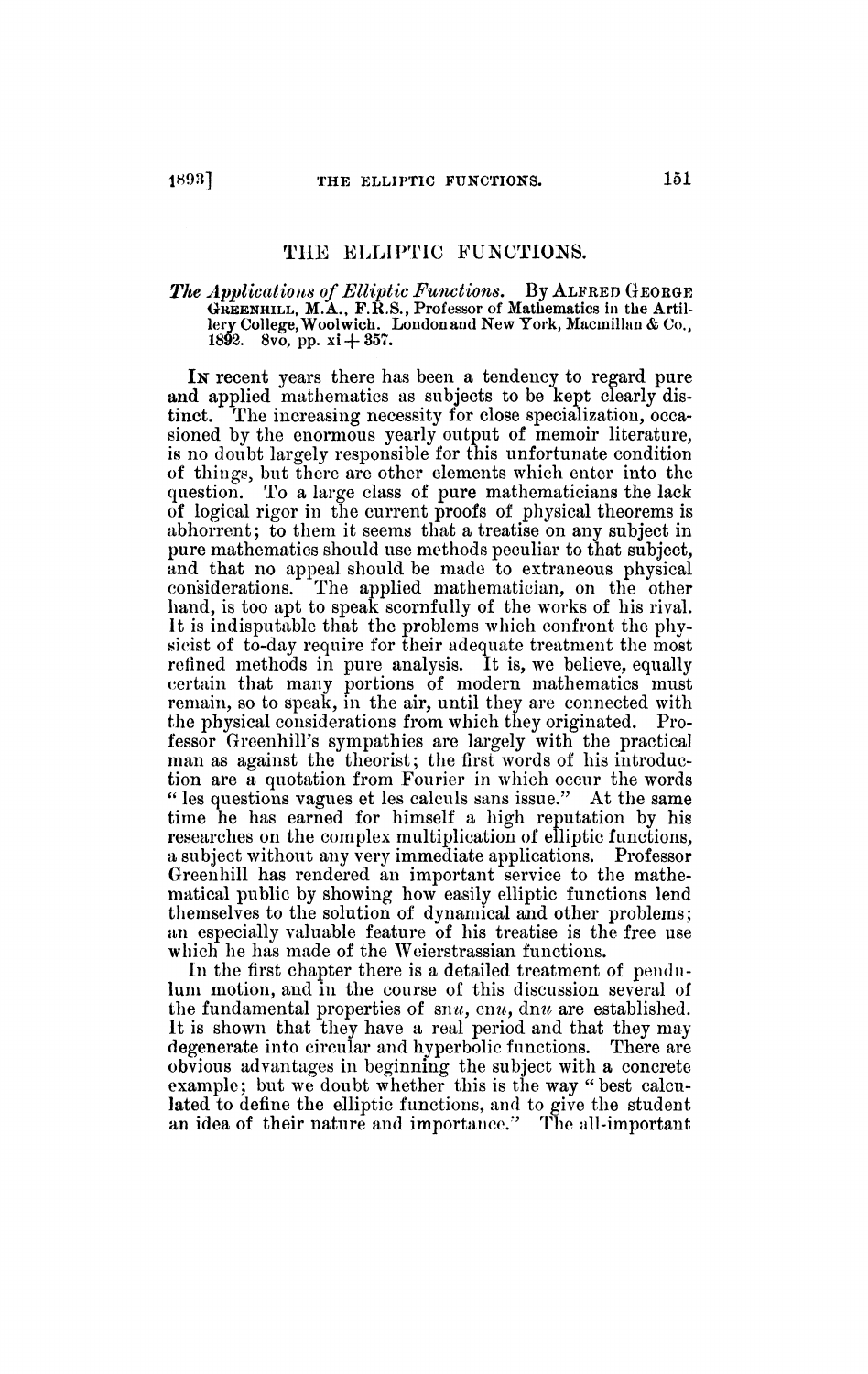property of an elliptic function is its double periodicity, but all discussion of this is postponed till page 254.

In the second chapter there is an exhaustive account of the numerous forms which can be taken by elliptic integrals, and free use is made of the inverse notation  $\text{sn}^{-1}$ ,  $\text{cn}^{-1}$ ,  $\text{dn}^{-1}$ ,  $\varphi^{-1}$ . In the next chapter there are many geometrical and mechanical illustrations of the elliptic functions. Without entering into details we shall show how some of these problems lead to elliptic integrals.

(1) The equation for a central orbit described under a force *P* to the pole is

$$
P = h^2 u^2 (u + d^2 u / d\theta^2).
$$

Hence, when  $P = \mu u^3 + \nu u^3$ ,

$$
d\theta = du / \sqrt{a + bu^2 + cu^4}.
$$

(2) Let *AB* be an elastic rod with two rigid arms *Aa, Bb*  at its extremities; and let two equal and opposite forces *The*  as the entrominence, and for  $\epsilon_{\text{max}}$  or equal and  $\epsilon_{\text{max}}$  role for  $\epsilon_{\text{max}}$  or  $\epsilon_{\text{max}}$ when unstrained, what is its form when bent ? (See Minchin's " Statics," vol. ii., p. 204).

Let  $a, b$  lie in the axis of  $x$ . For the equilibrium of the portion  $aAP$ , where  $P$  is a point  $(x, y)$  of the rod, it is necessary that the moment of  $\overline{T}$  about  $\overline{P}$  be equal to  $A/\rho$ , where  $A$  is the flexural rigidity and  $\rho$  the radius of curvature. The resulting equation  $Ty = \rho$  leads to  $Ad^2\psi/ds^2 = Tdy/ds$  $=$  – T sin  $\dot{\psi}$ ; an equation of the same type as that which arises in pendulum motion.

(3) Captain Sumner's method determines the position of a ship at sea by the intersections of two small circles, known as circles of position. The projection of a circle of position upon a Mercator chart has for its equation

either cosh  $y/c = \sec \alpha \cos \alpha/c$ ,<br>or  $\sinh \alpha/c = \tan \beta \cos \alpha/c$ .

or  $\sinh \tilde{y}/c = \tan \beta \cos \tilde{x}/c$ .<br>In either case  $ds/dx$  leads to an elliptic integral.

(4) Let a surface of revolution be formed by the revolution of a plane curve round the axis  $Ox$ , and let a geodesic on this surface be projected upon a plane perpendicular to this axis. Let  $r$ ,  $\theta$  be the polar coördinates of a point on this projection. Let r, *b* be the polar coordinates of a point on this projection. If the surface is formed by the revolution of a catenary, we have the equations

$$
r = a \cosh x/a,
$$

$$
r^2d\theta/ds = b,
$$

$$
ds^i = dx^i + r^i d\theta^i + dr^i.
$$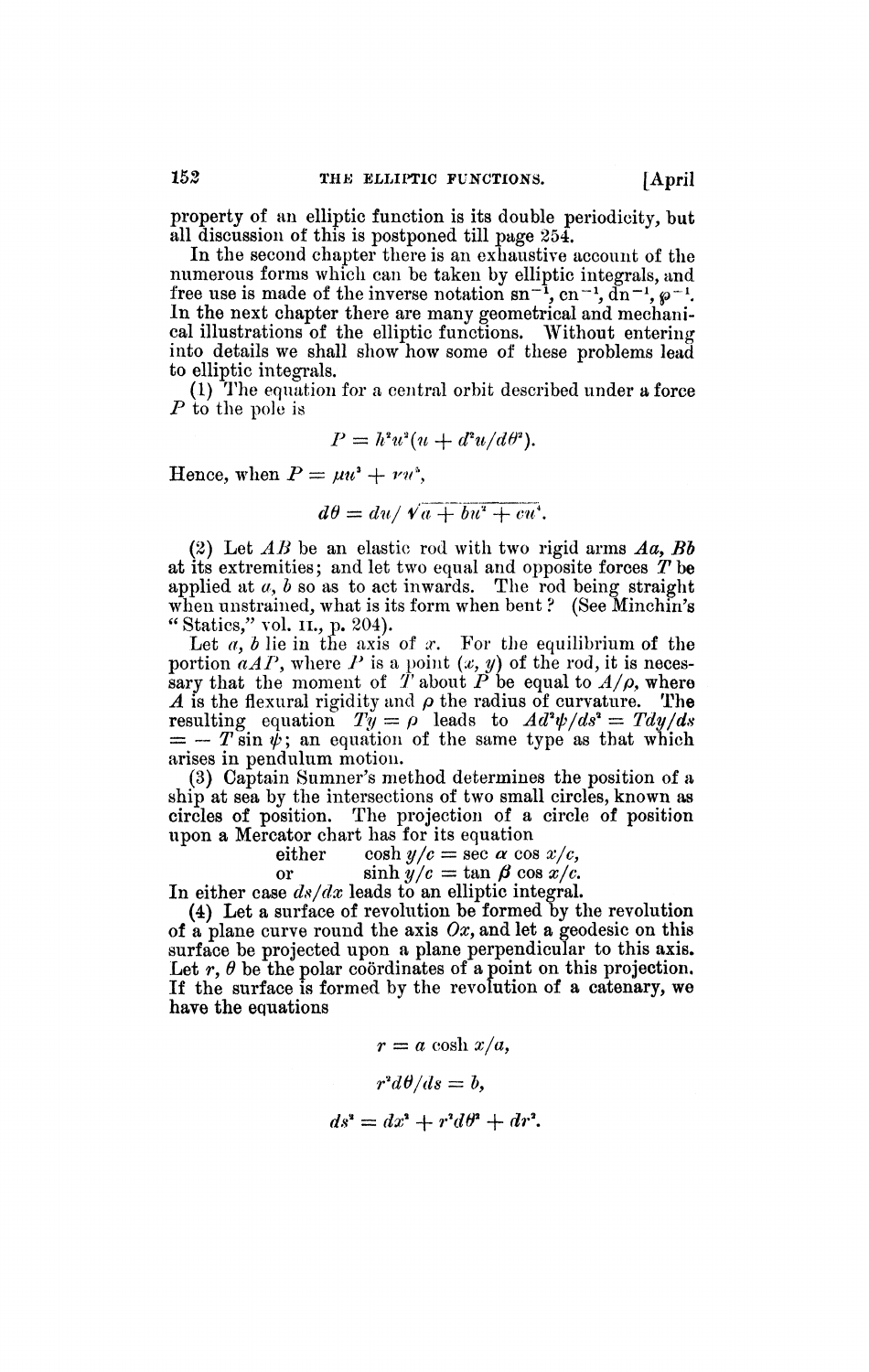These lead to

$$
d\theta = b dr / \sqrt{(r^2 - a^2)(r^2 - b^2)}.
$$

In the fourth chapter the addition theorems are proved for Jacobi's functions, and there is an interesting account of the poristic theorems connected with Poncelet's polygons. Also many applications are given of elliptic functions to spherical trigonometry.

The subjects of the remaining chapters (v. to x.) are the algebraical form of the addition theorem; the elliptic integrals of the second and third kind ; the elliptic integrals in general and their applications; the double periodicity of the elliptic functions; the resolution of the elliptic functions into factors and series; and the transformation of elliptic functions. In these chapters the chief properties are stated in Weierstrass's as well as in Jacobi's notation, and in connection with these properties there are many illustrations. For example, the chief formulae are used, with much skill, in the discussion of the revolving chain, the tortuous elastica, the spherical pendulum and the top, and the trajectory of a projectile for the cubic law of resistance. Particular mention should be made of the interesting treatment of the motion of a rigid body about a fixed point, when acted on by no forces, and of the accompanying account of various geometric constructions for the motion, including Sylvester's method for measuring the time (see Routh's " Rigid Dynamics," vol, 11.).

As a geometric illustration of the importance of Weierstrass's formulae in  $\varphi$ - and  $\sigma$ -functions, we will show that some of the leading properties of the Cartesian can be derived from standard formulae in Sehwarz's " Formeln und Lehrsätze zum Gebrauche der elliptischen Functionen." \*

Let

$$
z = \int_{\alpha}^{w} dw / \sqrt{4w^2 - g_2 w - g_3}, \quad \text{or} \quad w = \varphi(z),
$$

where  $g_2$ ,  $g_3$  are real, and  $g_2^3 - 27g_3^2$  is positive. Let the real roots  $e_i$ ,  $e_s$ ,  $e_s$  of the equation  $4x^3 - y_x^2 - y_s = 0$  bo in descending order of magnitude. The parallelogram of periods is a rectangle formed by a real period  $2\omega$ <sub>*i*</sub> and by a purely imaginary period  $2\omega_i$ . Let 0,  $a, \omega_i - a, \omega_i$ ,  $\omega_i + a$ ,  $\mathbb{R}\omega$ ,  $\mathbb{R}$  *a*,  $2\tilde{\omega}$ , be points on the side (0 to  $2\omega$ ), and let lines 1,

<sup>\*</sup> The method employed in the text agrees essentially with that of Prof. Greenhill; the relations for the focal distances of a point are simplified by the use of the triple focus, and thus assume a more final form. The formulae in the text have been published by Prof. Morley in the Haverford College Studies.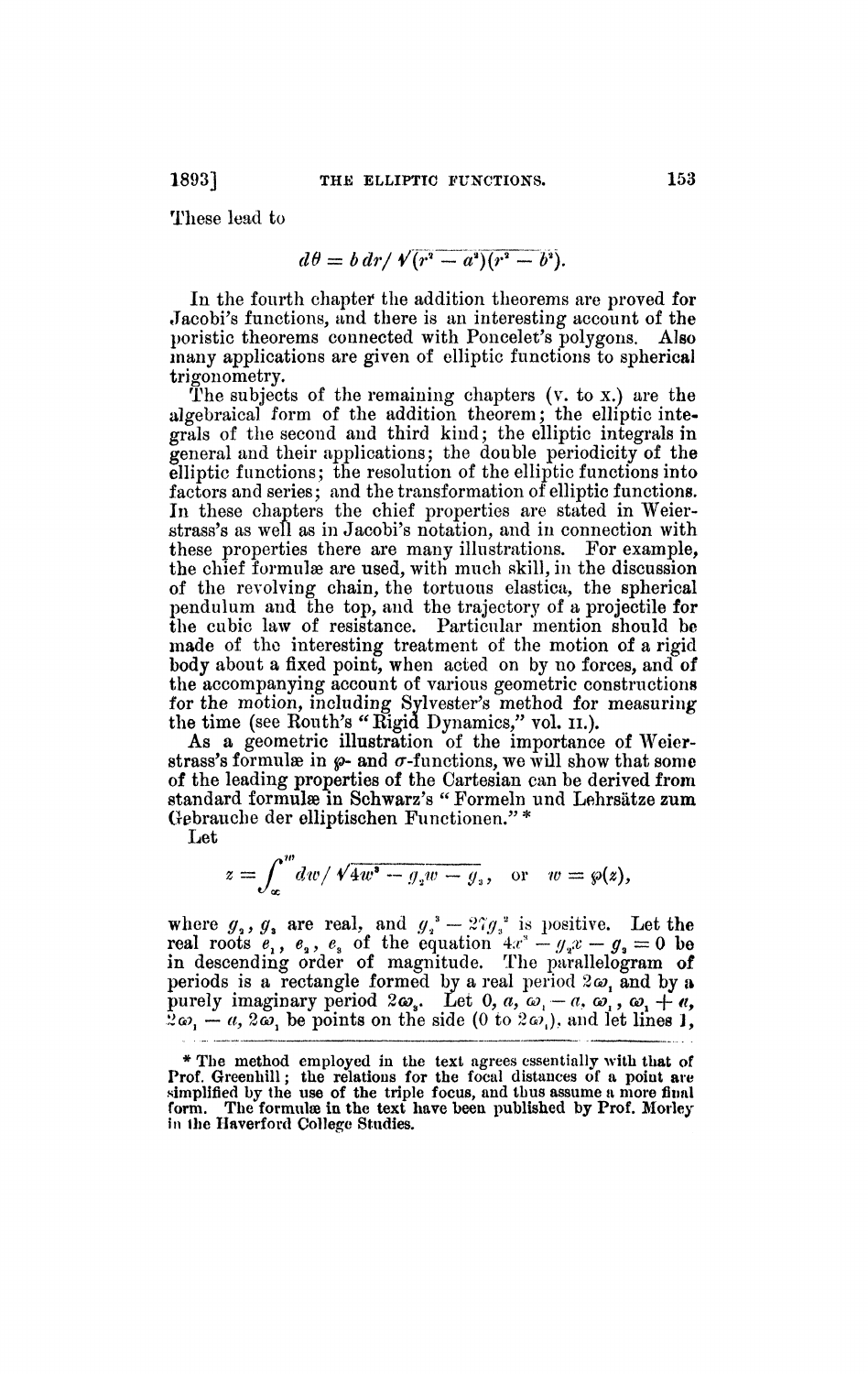2, 3, 4 be drawn through a,  $\omega_1 - a$ ,  $\omega_1 + a$ ,  $2\omega_1 - a$  parallel to the axis of imaginaries to terminate in the opposite side of the parallelogram of periods. When *z* describes the line 1 we have, in circular coordinates,

$$
z+\bar{z}=2a.
$$

In the plane of  $\varphi z$  (or shortly the  $\varphi$ -plane) the circular coördinates are  $\varphi z$ ,  $\varphi \bar{z}$  (or shortly  $\varphi$ ,  $\bar{\varphi}$ ). Let *c* denote  $\varphi 2a$ . By the addition theorem, as in Halphen, vol. n. p. 335,

$$
[\wp \bar{\varphi} + c(\wp + \bar{\wp}) + g_{\mathfrak{s}}/4]^{\mathfrak{s}} = 4(\wp + \bar{\wp} + c)(c\wp \bar{\varphi} - g_{\mathfrak{s}}/4).
$$

The equation is that of a Cartesian, since the highest power of  $\varphi$  is multiplied by  $(\bar{\varphi} - c)^2$ . The triple focus has for its coordinates  $c, c$ , and corresponds to the point  $z = 2a$ . The single foci are at  $e_i$ ,  $e_i$ ,  $e_i$ . The curve depends on a single constant  $c$  or  $\varphi$ 2*a*. It therefore includes the representations of four lines in the rectangle, viz. 1, 2, 3, 4. For when *z* is at any one of the points  $a, \omega_1 - a, \omega_1 + a, 2\omega_1 - a,$  the values of  $\varphi$ 2*z* and  $\varphi$ 2*a* are the same. The lines 1 and 4 give the same values of *pz* and give the outer oval of the Cartesian; while the lines 2 and 3 give the inner oval.

Let each point *pz* be denoted (to periods *près)* by its parameter *z*, with the exception of the three points  $e_1$ ,  $e_2$ ,  $e_3$ . The point  $e_9$  lies on the real axis outside the outer oval and  $e_2$ ,  $e_i$  lie within the inner oval. Starting from  $e_s$ , the real axis meets the curve in the points  $\omega_{s} + \alpha$ ,  $\omega_{2} + \alpha$ ,  $\omega_{1} + \alpha$ ,  $\alpha$ , where  $\omega_2 = -(\omega_1 + \omega_2)$ . For the sake of symmetry let us denote a point on the curve by the parameter  $a + z$ , in preference to z; then for points on the outer oval z is a pure imaginary, and for points on the inner oval  $z - \omega_i$  is a pure imaginary (periods not counting). Since

$$
\{\varphi(z+\omega_\lambda)-e_\lambda\}\{\varphi z-e_\lambda\}=(e_\mu-e_\lambda)(e_\nu-e_\lambda),
$$

it follows that the point  $a + z + \omega_{\lambda}$  is derived from the point  $a + z$  by quasi-inversion (i.e., ordinary inversion plus reflexion in the real axis). Hence the point  $a + z + \omega_{\lambda}$  is the inverse of the point  $a - z$ . The curve is therefore *its own inverse with regard to any focus.* 

In formulæ (3), p. 47 of Schwarz's "Formeln und Lehrsätze," put

$$
a=0, \qquad b=2a, \qquad c=a+z, \quad d=a-z.
$$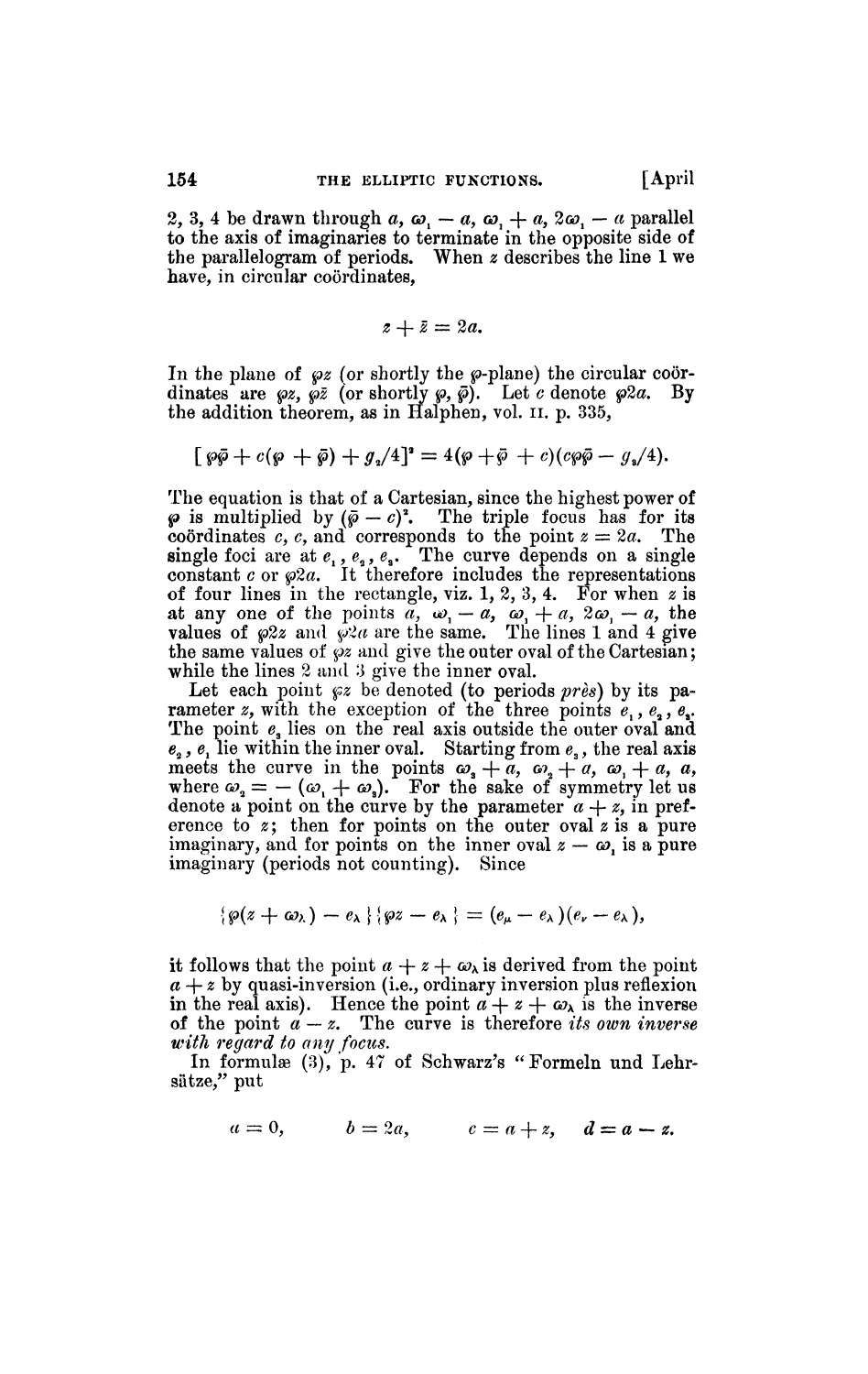Therefore

$$
a' = 2a
$$
,  $b' = 0$ ,  $c' = z - a$ ,  $d' = a + z$ ,  
\n $a'' = a + z$ ,  $b'' = a - z$ ,  $c'' = 0$ ,  $d'' = -2a$ .

The formula (5) p. 48, namely,

$$
(e_{\mu}-e_{\nu})\sigma_{\lambda} a \sigma_{\lambda} b \sigma_{\lambda} c \sigma_{\lambda} d + (e_{\nu}-e_{\lambda})\sigma_{\mu} a' \sigma_{\mu} b' \sigma_{\mu} c' \sigma_{\mu} d',
$$
  
+ 
$$
(e_{\lambda}-e_{\mu})\sigma_{\nu} a'' \sigma_{\nu} b'' \sigma_{\nu} c'' \sigma_{\nu} d'' = 0,
$$

becomes

$$
\Sigma(e_{\mu}-e_{\nu})\sigma_{\lambda}2a \sigma_{\lambda}(a+z) \sigma_{\lambda}(a-z)=0.
$$

But

$$
\frac{\sigma_{\lambda}(a+z)\sigma_{\lambda}(a-z)}{\sigma(a+z)\sigma(a-z)}=\sqrt{\frac{1}{\left\{\wp(a+z)-e_{\lambda}\right\}\left\{\wp(a-z)-e_{\lambda}\right\}}}=\rho_{\lambda}
$$

where  $\rho_{\lambda}$  is the focal distance; and, similarly,

$$
\frac{\sigma_{\lambda} 2a}{\sigma 2a} = \sqrt{\alpha_{\lambda}},
$$

where  $\alpha_{\lambda}$  is the distance from the triple focus to a single focus. Hence Schwarz's formula gives, after division by  $\sigma$  2*a*  $\sigma$ (*a* + *z*) $\sigma$ (*a* - *z*),

$$
\Sigma(e_{\mu}-e_{\nu})\sqrt{\alpha_{\lambda}}\,\rho_{\lambda}=0\,;
$$

or, since

$$
e_{\mu}-e_{\nu}=-(\alpha_{\mu}-\alpha_{\nu}),
$$
  

$$
\Sigma(\alpha_{\mu}-\alpha_{\nu})\sqrt{\alpha_{\lambda}}\ \rho_{\lambda}=0.
$$

Tt can be proved, in a similar manner, that

$$
\sqrt{\alpha_3 \alpha_3} \rho_1 - \alpha_2 \alpha_3 = \sqrt{\alpha_3 \alpha_1} \rho_2 - \alpha_3 \alpha_3 = \sqrt{\alpha_1 \alpha_2} \rho_3 - \alpha_1 \alpha_3
$$
  
=  $\frac{1}{2} (\rho^2 - \alpha_2 \alpha_3 - \alpha_3 \alpha_1 - \alpha_1 \alpha_3),$ 

where  $\rho$  is the distance of the point from the triple focus.

When the discriminant  $g_i^* - 27g_i^*$  is negative, the periods  $2\omega_1$ ,  $2\omega_3$  are conjugate. Also if  $e_i$  be the real root,  $e_i$  and  $e_i$ are conjugate. Let

$$
\omega_{2} = \omega_{1} + \omega_{3},
$$
  

$$
\omega_{2}' = \omega_{1} - \omega_{3}.
$$

Then  $\omega_i$  is on the real axis,  $\omega_i'$  on the imaginary axis. The curve which corresponds in the  $\varphi$ -plane to  $z + z = 2a$  is still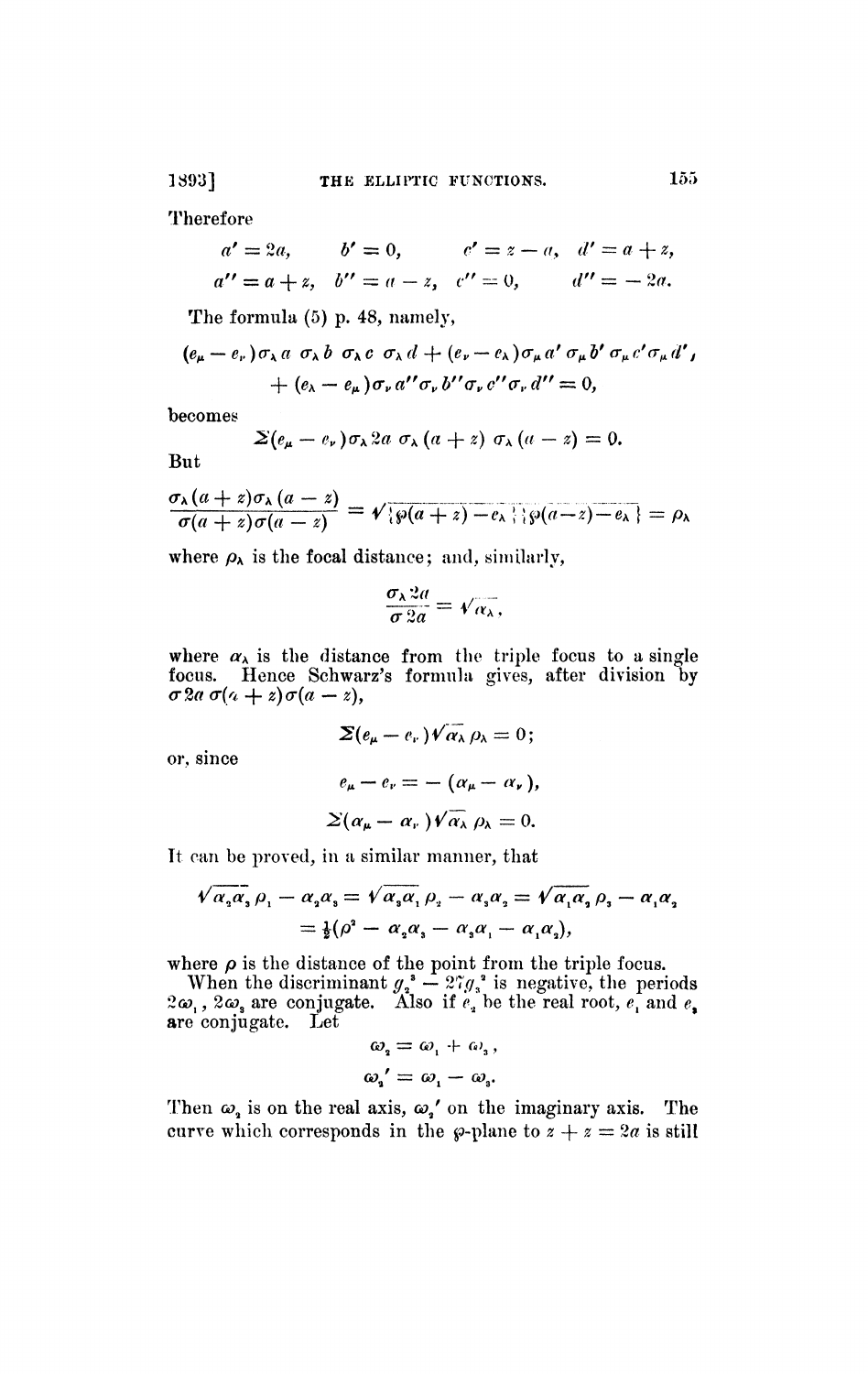a Cartesian, but there is now only one oval. One real focus and two imaginary foci are collinear. The property of inversion now belongs only to the focus  $e_2$ , and of the relations between the focal distances the only one which is free from imaginaries is

$$
\rho^2 = 2 \sqrt{\alpha_s \alpha_1} \rho_s + \alpha_1 \alpha_2 + \alpha_2 \alpha_3 - \alpha_1 \alpha_s,
$$

 $\rho, \rho_s, \alpha_s$  having their former meaning, and  $\alpha_i, \alpha_s$  being the conjugate quantities  $\wp{2d - e_i}$  and  $\wp{2a - e_s}$ .

The author states expressly in his preface that, as his book is addressed to trained mathematicians, he has considered it sufficient in many places to state the results without introducing the intermediate analysis. His opinion is that " by developing the analysis as it is required for some particular problem in hand, the student of applied mathematics will obtain a working knowledge of the subject of elliptic functions, such as he would probably never acquire from a study of a treatise like Jacobi's "Fundamenta Nova." This hand-to-mouth plan of taking up the subject has been carried, we think, too far. It would be a piece of pedantry to require that much space should be given to convergency considerations; but we are decidedly of opinion that such a proof as that on p. 202 ought not to have been inserted. It will certainly not bear close examination. It is unfortunate that so able a writer should show uniformly a contempt for processes and attach an undue importance to results; but much may be forgiven to one who can handle his symbols with such consummate ease. Wherever we open the book, we are struck with the freshness and originality of the treatment; though at times Mr. Greenhill's unconventionality is a trifle provoking. Was it necessary to raise the vexed question of pound-weight versus pound-mass on the first page, or to end the last chapter with the word, etc. ?

We must call attention to one or two errors which have crept into the text. Chapter v. commences with the general symmetric quadri-quadric functioa of *x, y.* Two symmetric forms are to be distinguished :

(i.) 
$$
\alpha x^2 y^2 + 2\beta xy(x+y) + \gamma(x^2 + 4xy + y^2) + 2\delta(x+y) + \epsilon = 0,
$$

which states that *y* is one of the polar pair of *x* with regard to a fixed quartic

$$
\alpha t^4 + 4\beta t^3 + 6\gamma t^2 + 4\delta t + \epsilon = 0,
$$

and

(ii.) the same expression 
$$
+
$$
  $4\mu(x - y)^2 = 0$ ,